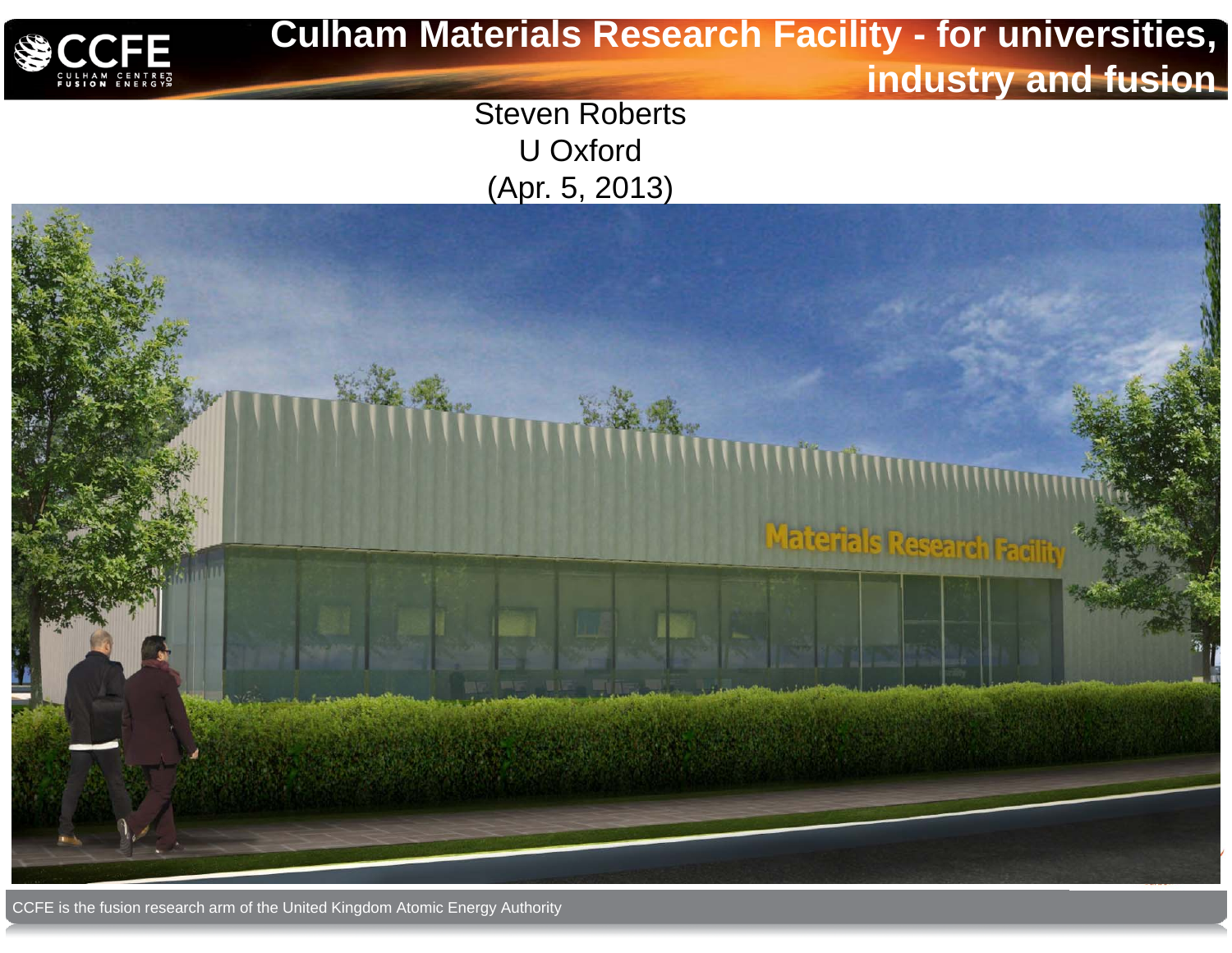

- $\bullet$  2011 - Oxford & Bristol approach CCFE re facility to make microsamples from material too active for university labs.
- $\bullet$  Jan 2012 – bid for RC capital combined with bids from NNL (higher activity) and Dalton (beam damage & analysis) to form £15M "NNUF" proposal (National Nuclear Users Facility – CCFE, NNL, Dalton, Imperial, Oxford, Manchester)
- • Ongoing "Beddington Review" meant funding was sufficiently likely for CCFE to start a Concept Design (completed Dec. 2012)
- • Many labs and potential customers consulted to refine facility specification – Oxford, NNL, DCF, Idaho NL, CEA, NPL, AWE, Rolls Royce .....
- • Nov 2012 – First tranche of funding (£5M for whole NNUF) - to be spent by **March**
- • March 2013 - Beddington review published. NNUF confirmed to be total of £15M.



**History**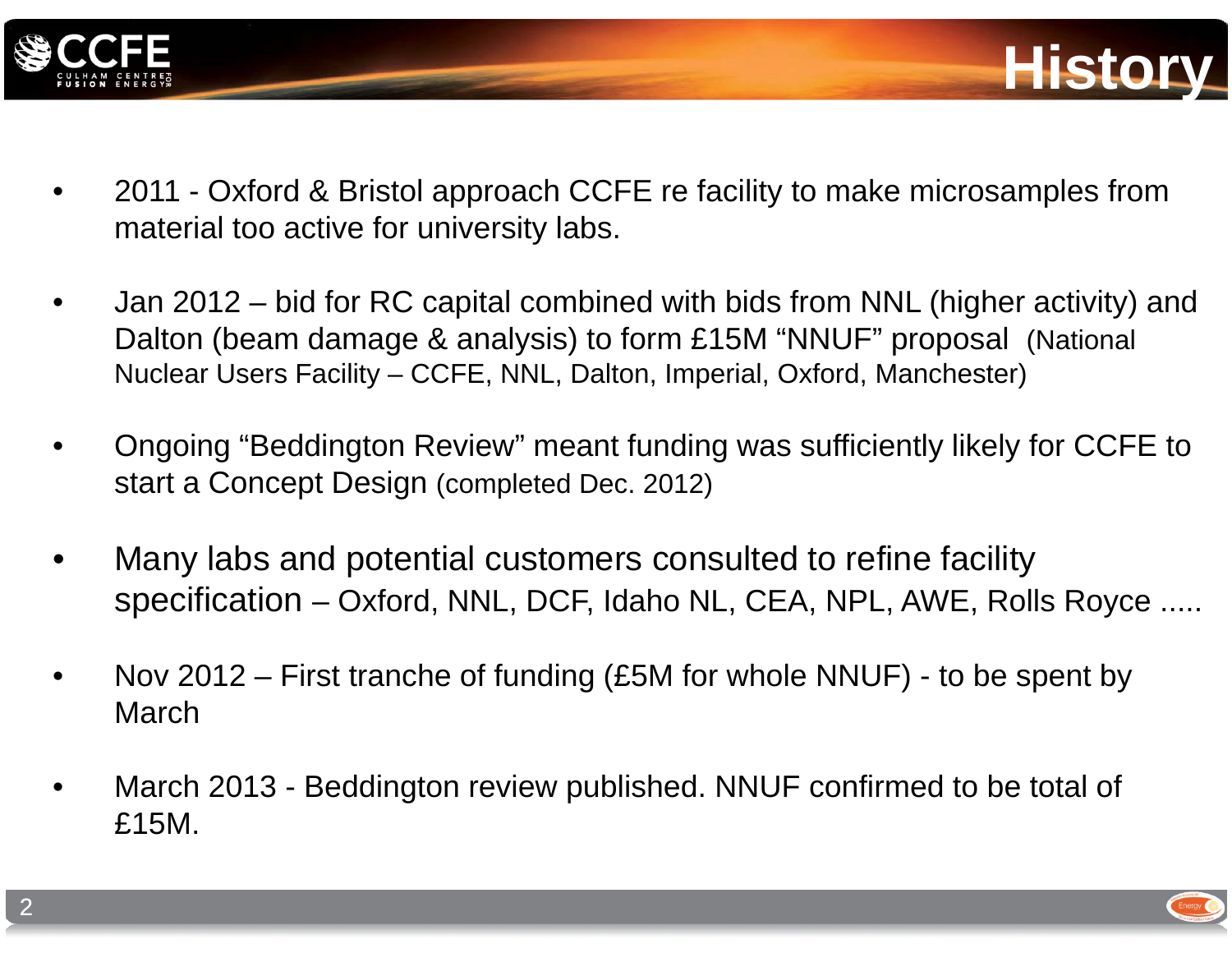

## **National Nuclear User Facility**

- • NNL (Sellafield): Highly active materials
	- •Sectioning, metallography
	- •Focussed ion beam system: TEM specimens
- • Dalton Cumbria Facility: Ion beam systems
	- •New ion source to upgrade existing accelerator to dual-beam sytem
- • CCFE: Low activity materials
	- •Sectioning, metallography
	- •Focussed ion beam system: specimens for TEM\*,  $APT^*$ ,  $\mu$ -mechanics
	- •Nanoindenter
	- •SEM
	- •Gas desorption spectrometer

Partners will also contribute existing equipment & expertise to form the whole NNUF.

(\*off-site)

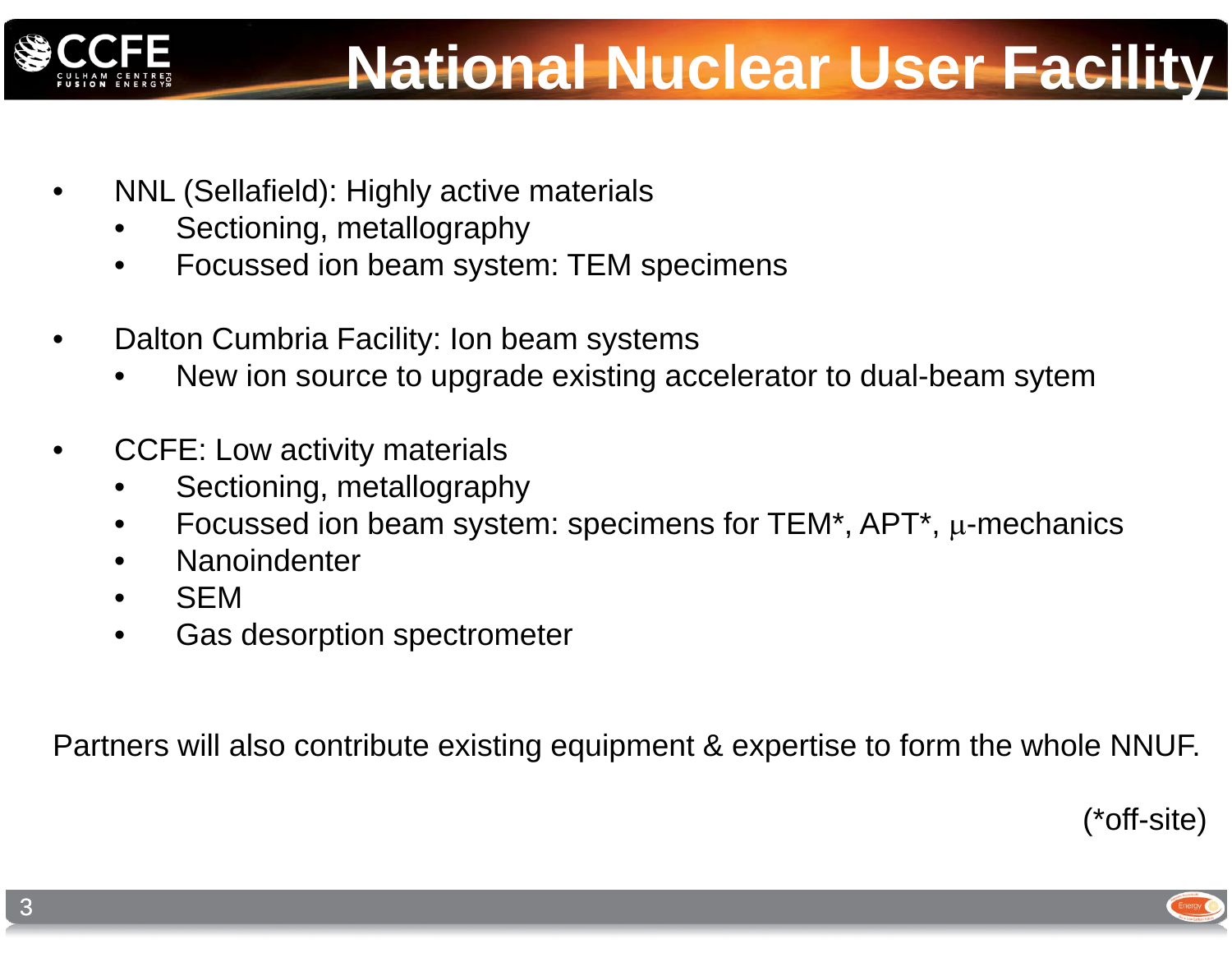

- •Experience of hosting and working with visiting scientists
- •Nuclear expertise
- •Culham is not a "licensed site"

**Guiding principle – Culham will not change from its category 2 status. This limits activity of the incoming samples and the resulting waste streams but there is still a clear role to fill between universities' and NNL's capabilities.**

![](_page_3_Figure_6.jpeg)

![](_page_3_Picture_7.jpeg)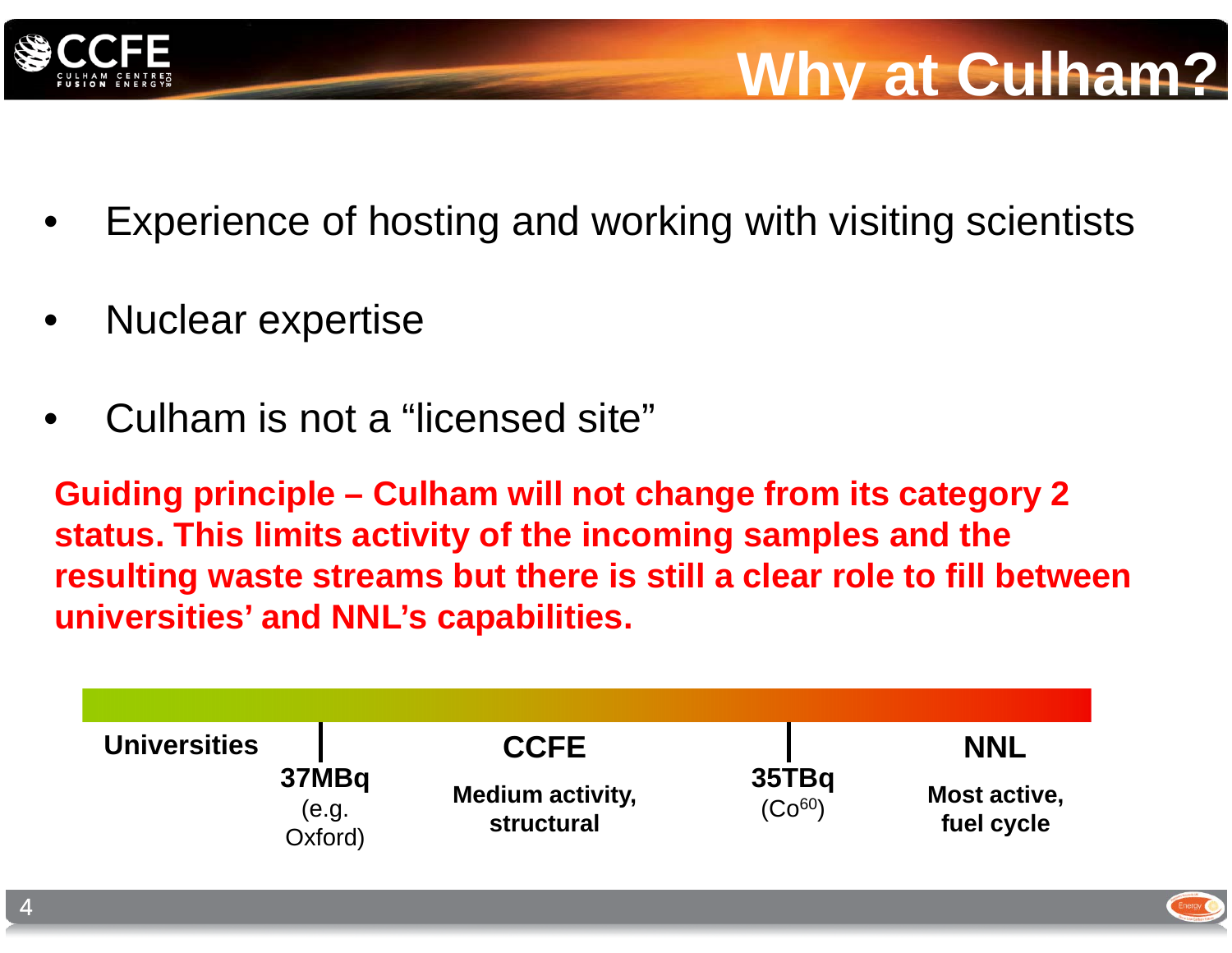![](_page_4_Picture_0.jpeg)

## **(Initial) Function of MRF**

![](_page_4_Picture_2.jpeg)

![](_page_4_Picture_3.jpeg)

**Focused Ion Beam cuts micro-cantilevers**

**+**

**Nanoindenter for micromechanical tests. Plus microscopy**

![](_page_4_Picture_6.jpeg)

**Universities will now be able to analyse material damaged by neutrons (not proxy damage by ion beams). Much of the research will be on steels for both fission and fusion**

**Plus analysis of JET tiles for erosion and tritium contamination, adding to analysis already done in Finland, Portugal, etc.**

**All in controlled conditions in a new building to handle radioactive and toxic (Be) samples.** 

![](_page_4_Picture_10.jpeg)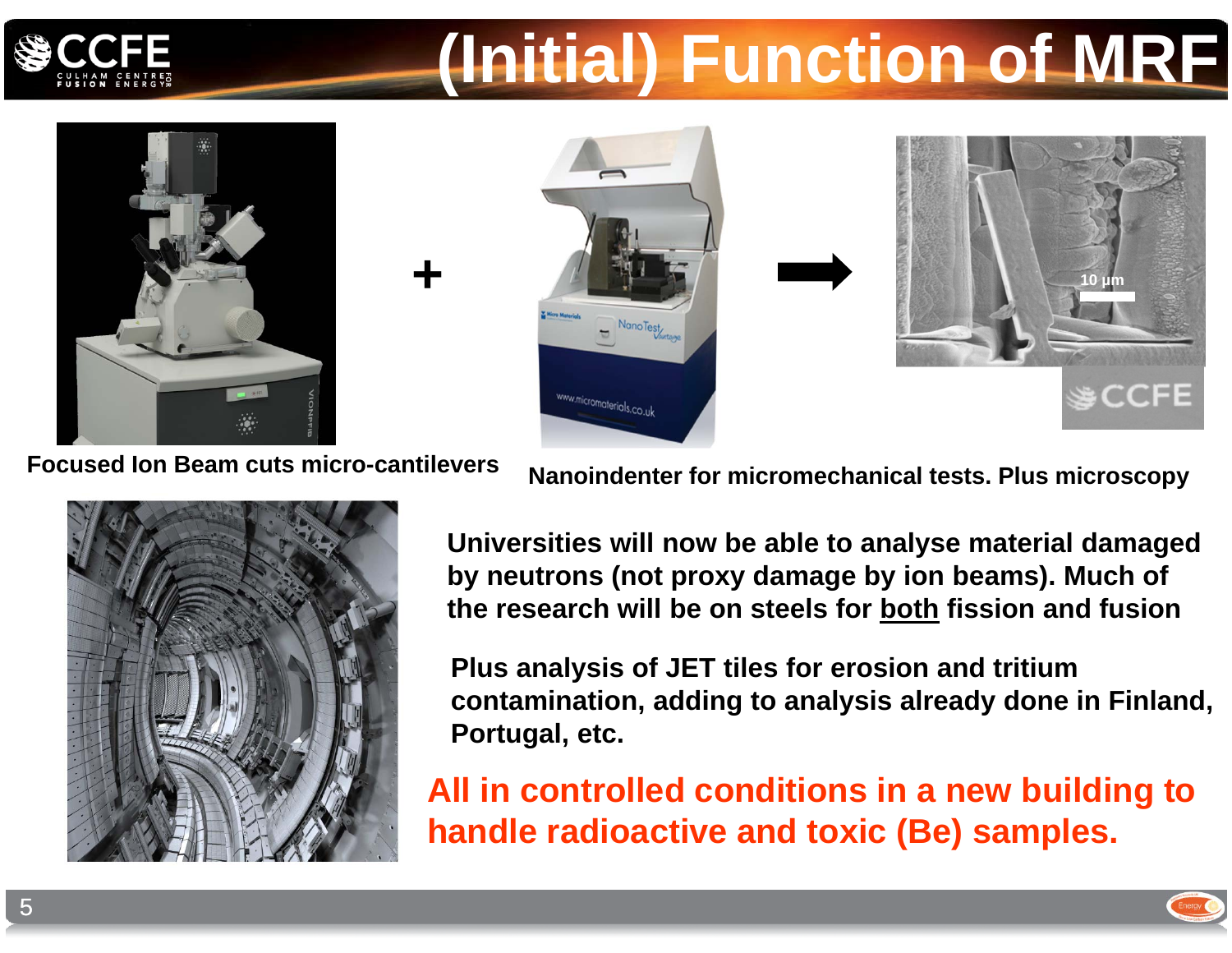![](_page_5_Picture_0.jpeg)

- •Concept Design completed in December.
- • FIB, nanoindenter and a scanning electron microscope plus smaller items all ordered, and delivered or "factory accepted" by March 31<sup>st</sup>.
- • Will use new equipment a.s.a.p. – for practice, research and trials of cutting techniques (to minimise radioactive dust)
- •Detailed design of facility and building is underway.
- •Operational with active materials early 2015.

![](_page_5_Picture_7.jpeg)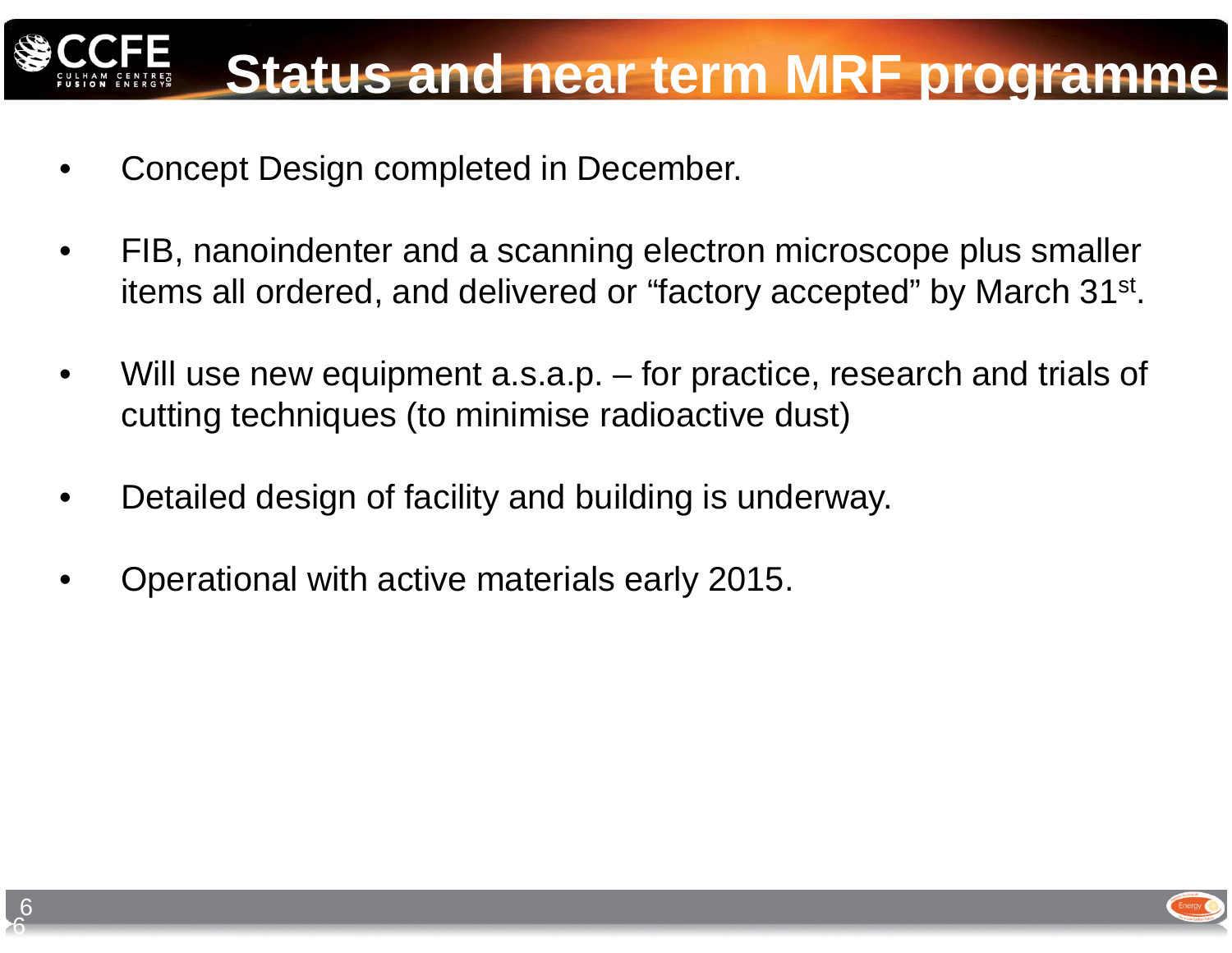![](_page_6_Picture_0.jpeg)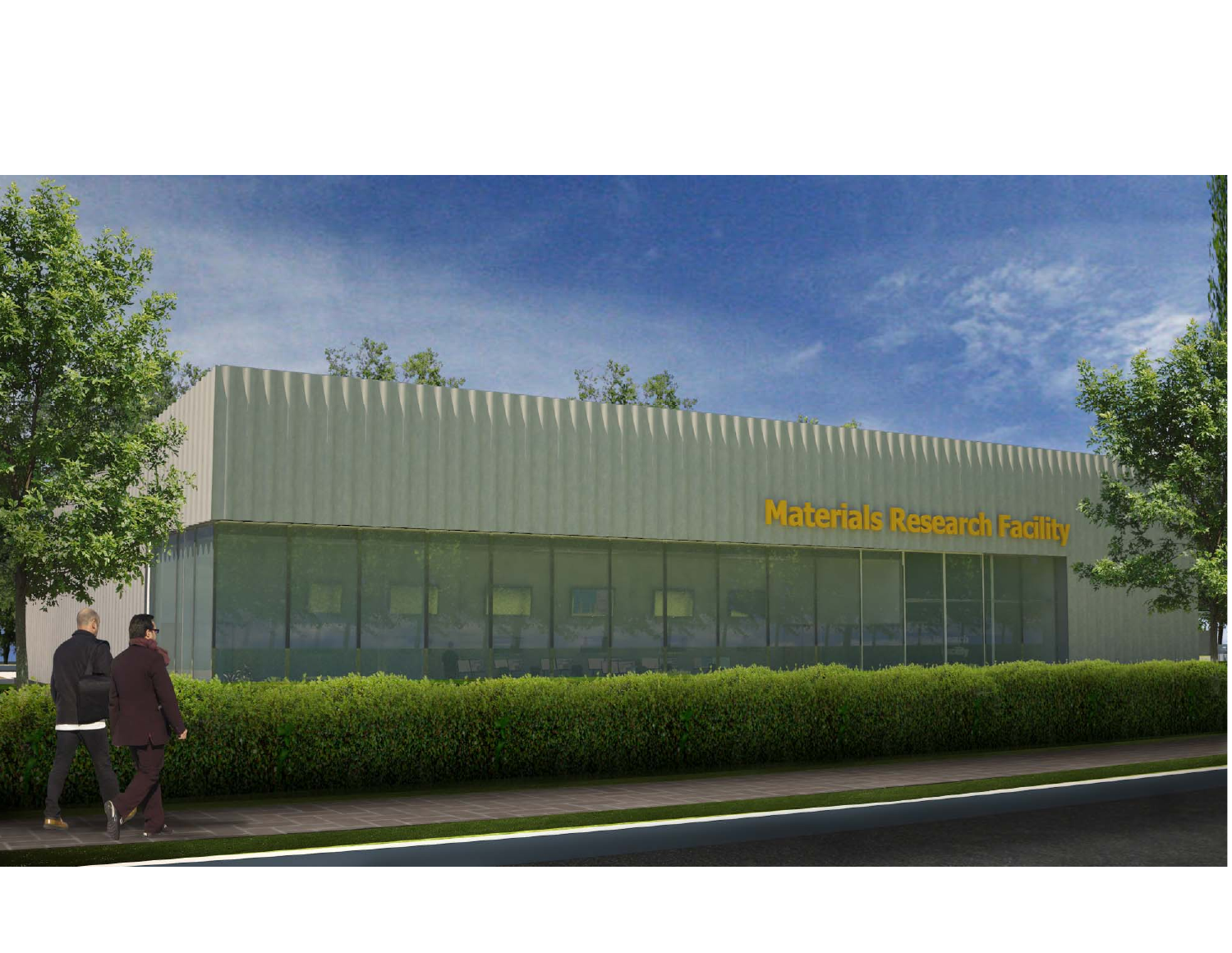## **FAFNIR 14MeV Neutron Source**

•• Prioritized list of functional requirements:

(i) identify new damage phenomena associated with 14MeV neutrons (ii) calibration and validation of data from fission and ion irradiations (iii) validation of materials towards lifetime damage levels

- • **FA**cility for **F**usion **N**eutron **I**rradiation **R**esearch.
	- 40MeV, 5-30mA cw D<sup>+</sup> beam incident on a rotating multi-layered carbon target.
	- $-$  irradiation volume 25cm $^{\rm 3}$  at 4-20dpa and 150cm $^{\rm 3}$  at 1-5dpa,
	- miniature sample analysis is exploited to maximize the population of the volume.
	- accelerator is less challenging than IFMIF
- • Paper with detailed aims and design submitted to EFDA Materials Advisory Group in September 2012
	- Is now in the ongoing EFDA "roadmap", in their annual report 2013.